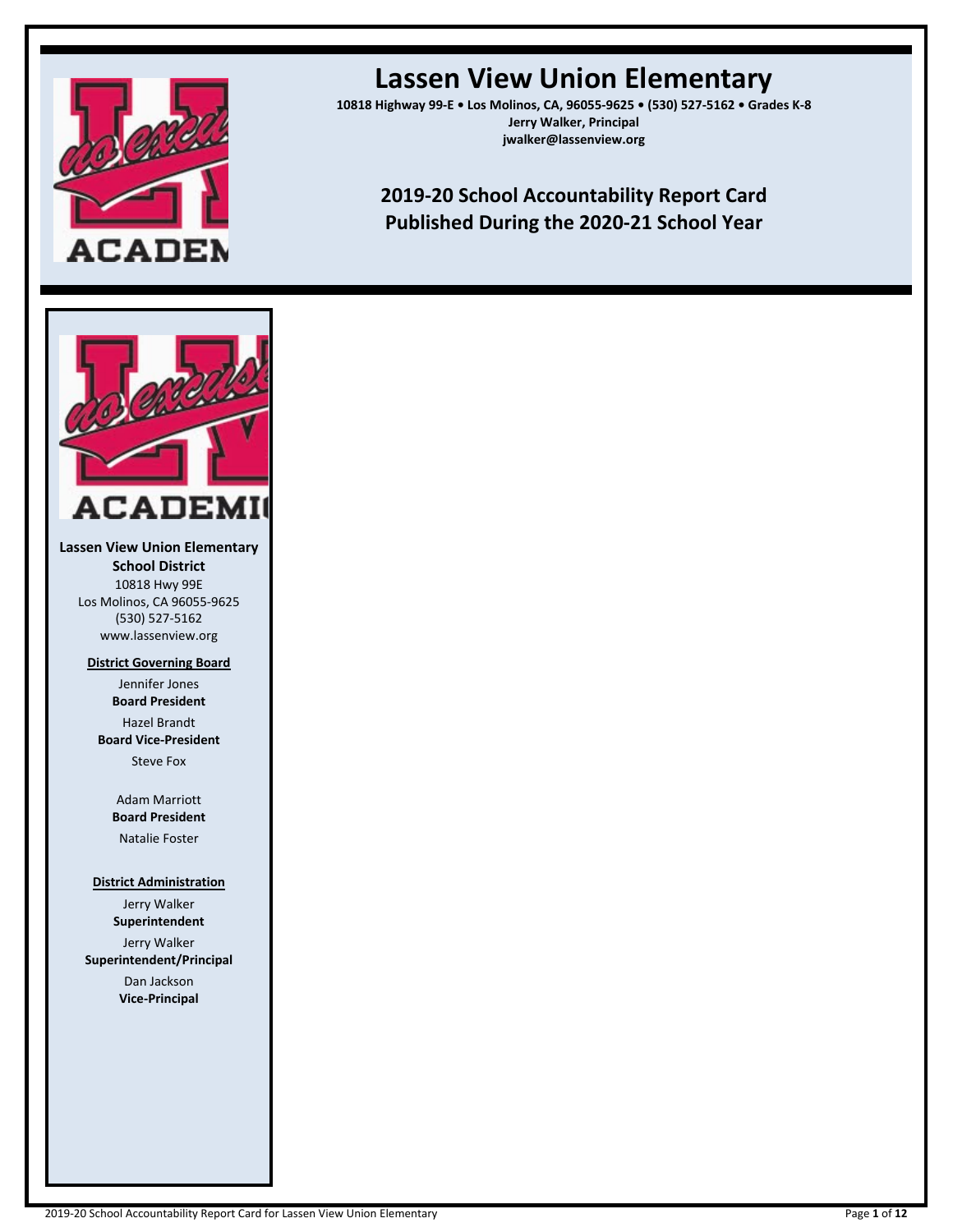#### **School Description**

Lassen View School strives to promote success through academics and positive character building. Our goal is to provide high level instruction for core subjects with academic supports as needed. These programs have been instituted to provide a varied and well rounded educational experience in the basic skills of reading, math, language, and the sciences in addition to exposure in the areas of music, physical fitness, art and computer science.

At Lassen View, we continually develop and update our core educational program to make learning a part of the real world. We hope to instill in our students a lifelong appreciation for learning. We strive to prepare our students to become worthwhile and productive citizens for the future.

Lassen View Elementary District consists of one school- Lassen View Elementary School. We are located in a rural farming area and the school is a central focus of the community. All of the students are bused to school or brought by parents as it is located on a busy highway. Many of the students' parents and grandparents attended Lassen View Elementary and there is much local pride in the school.

Lassen View Elementary has approximately 370 students in K – 8th grade with a total of 17.0 teachers. To support students in academics and behavior, we have a teaching position that we call an "Opportunity Class Teacher". This teacher coordinates with general education teachers to support academics and behavior.

Lassen View has an excellent reputation within the county and receives more inter district requests each year than it can accommodate. We are a Title I School-Wide Program and receive REAP funds due to our rural location.

The school's educational goals revolve around the Common Core Standards. The staff, board and site council all believe it is imperative that all students receive an education that prepares them for success in high school, college or trade school, and adulthood.

The mission statement of the district is "Opening the door to lifelong success".

The COVID-19 pandemic has been challenging for all schools. We feel very proud for our response to this situation. When school closed in March, we provided 150-200 meals 5 days per week and about half of those meals were delivered to homes of students. We planned and worked all summer long to open up for students in the fall. We opened to students on August 17th and have only had to close once as we finish out 2020. This is in no small part due to the commitment and belief of the staff that students should have the opportunity to be at school. Distance Learning is not what we want to provide for our students unless they choose the independent study option.

#### **About the SARC**

By February 1 of each year, every school in California is required by state law to publish a School Accountability Report Card (SARC). The SARC contains information about the condition and performance of each California public school. Under the Local Control Funding Formula (LCFF) all local educational agencies(LEAs) are required to prepare a Local Control and Accountability Plan (LCAP), which describes how they intend to meet annual school-specific goals for all pupils, with specific activities to address state and local priorities. Additionally, data reported in an LCAP is to be consistent with data reported in the SARC.

- For more information about SARC requirements and access to prior year reports, see the California Department of Education (CDE) SARC web page at [https://www.cde.ca.gov/ta/ac/sa/.](https://www.cde.ca.gov/ta/ac/sa/)
- For more information about the LCFF or the LCAP, see the CDE LCFF webpage at [https://www.cde.ca.gov/fg/aa/lc/.](https://www.cde.ca.gov/fg/aa/lc/)
- For additional information about the school, parents/guardians and community members should contact the school principal or the district office.

#### **2019-20 Student Enrollment by Grade Level**

| <b>Grade Level</b>      | <b>Number of Students</b> |
|-------------------------|---------------------------|
| Kindergarten            | 58                        |
| Grade 1                 | 40                        |
| Grade 2                 | 28                        |
| Grade 3                 | 41                        |
| Grade 4                 | 36                        |
| Grade 5                 | 49                        |
| Grade 6                 | 41                        |
| Grade 7                 | 36                        |
| Grade 8                 | 54                        |
| <b>Total Enrollment</b> | 383                       |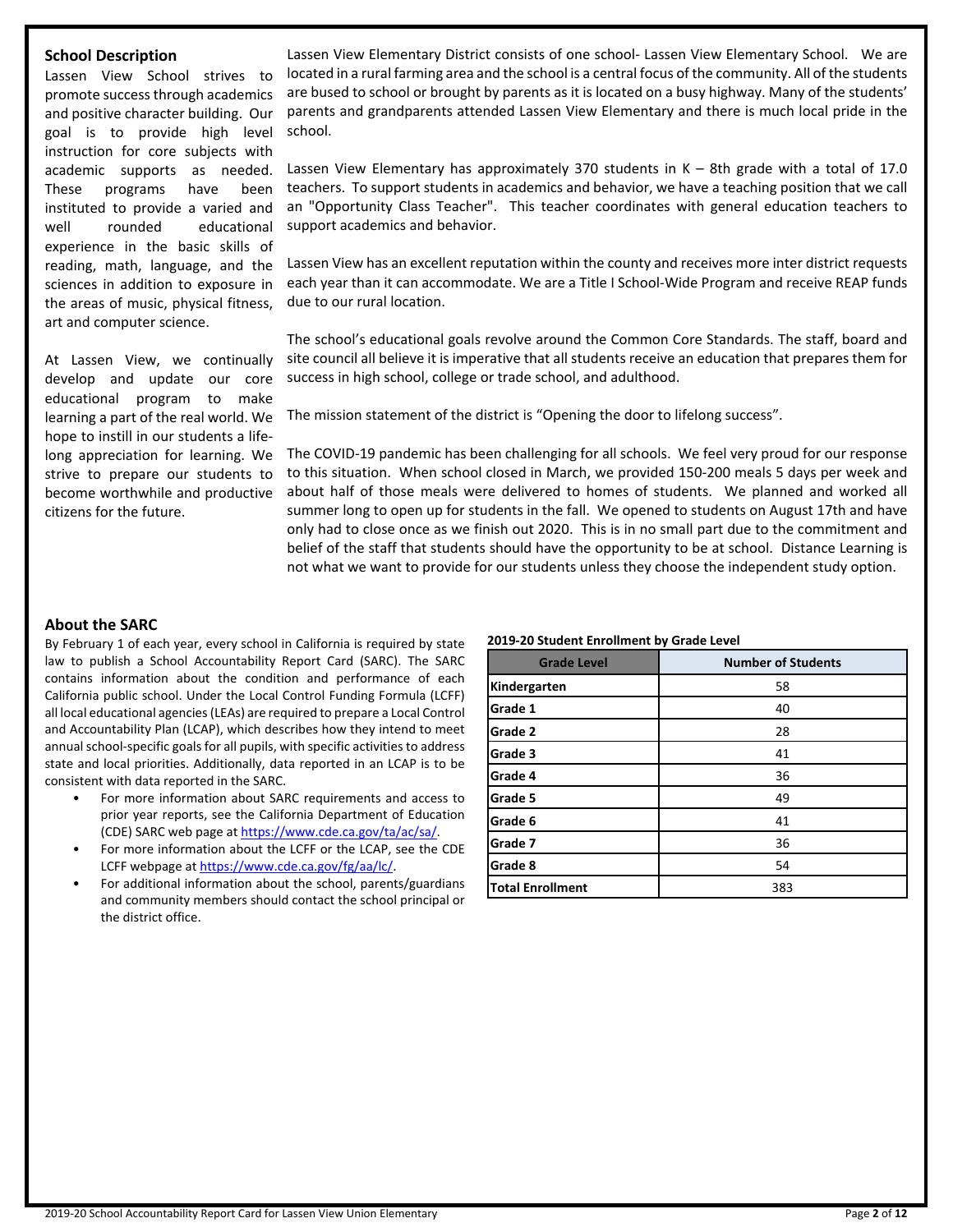#### **2019-20 Student Enrollment by Group**

| <b>Group</b>                        | <b>Percent of Total Enrollment</b> |
|-------------------------------------|------------------------------------|
| American Indian or Alaska Native    | 1.6                                |
| Filipino                            | 0.3                                |
| <b>Hispanic or Latino</b>           | 22.2                               |
| Native Hawaiian or Pacific Islander | 0.3                                |
| White                               | 74.7                               |
| <b>Two or More Races</b>            | 1                                  |
| Socioeconomically Disadvantaged     | 57.4                               |
| <b>English Learners</b>             | 5.7                                |
| <b>Students with Disabilities</b>   | 7.8                                |
| <b>Foster Youth</b>                 | 1                                  |

# **A. Conditions of Learning**

#### **State Priority: Basic**

The SARC provides the following information relevant to the State priority: Basic (Priority 1):

- Degree to which teachers are appropriately assigned and fully credentialed in the subject area and for the pupils they are teaching;
- Pupils have access to standards-aligned instructional materials; and
- School facilities are maintained in good repair

| <b>Teacher Credentials for Lassen View Union</b>   |      | 18-19   19-20 | $20 - 21$ |
|----------------------------------------------------|------|---------------|-----------|
| With Full Credential                               | 15.5 |               |           |
| <b>IWithout Full Credential</b>                    |      |               |           |
| <b>Teaching Outside Subject Area of Competence</b> | O    |               |           |

| <b>Teacher Credentials for Lassen View Union</b>   | 18-19   19-20   20-21 |  |
|----------------------------------------------------|-----------------------|--|
| <b>With Full Credential</b>                        |                       |  |
| <b>IWithout Full Credential</b>                    |                       |  |
| <b>Teaching Outside Subject Area of Competence</b> |                       |  |

**Teacher Misassignments and Vacant Teacher Positions at Lassen View Union Elementary**

| <b>Indicator</b>              | 18-19 | $19-20$ | $20 - 21$ |
|-------------------------------|-------|---------|-----------|
| Teachers of English Learners  |       |         |           |
| Total Teacher Misassignments* |       |         |           |
| lVacant Teacher Positions     |       |         |           |

Note: "Misassignments" refers to the number of positions filled by teachers who lack legal authorization to teach that grade level, subject area, student group, etc. \*Total Teacher Misassignments includes the number of Misassignments of Teachers of English Learners.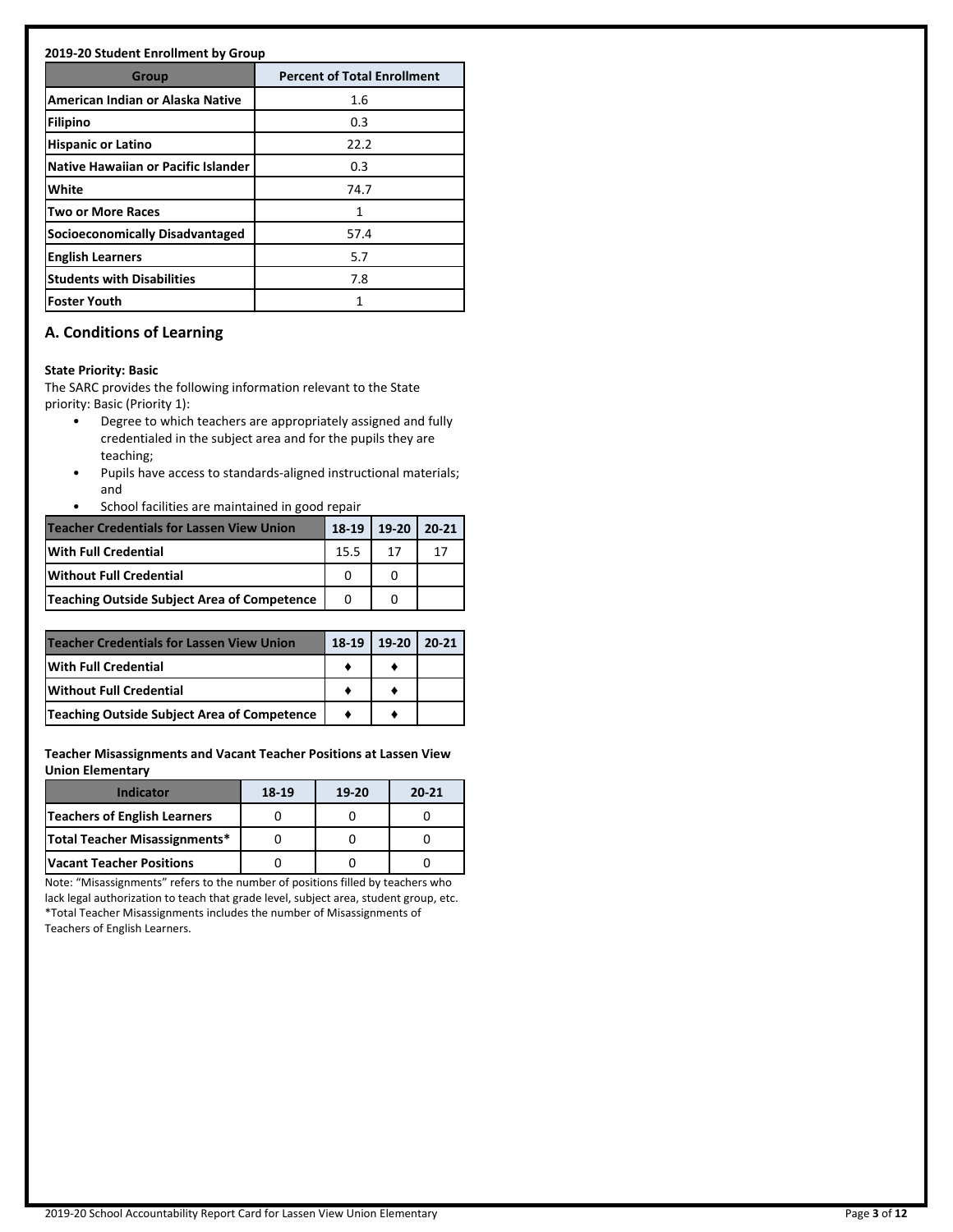## **Quality, Currency, Availability of Textbooks and Instructional Materials (School Year 2020-21)**

All textbooks used by students are state adopted. We do use a variety of instructional materials as supplemental curriculum such as Accelerated Reading/Math, Lexia, and I-Ready.

# **Textbooks and Instructional Materials**

**Year and month in which data were collected: 12/20/20**

| <b>Core Curriculum Area</b>       | <b>Textbooks and Instructional Materials/Year of Adoption</b>                                                                                                                               |           |
|-----------------------------------|---------------------------------------------------------------------------------------------------------------------------------------------------------------------------------------------|-----------|
| Reading/Language Arts             | Benchmarks Advanced (K-5) and Study Sync (6-8)<br>The textbooks listed are from most recent adoption:<br>Percent of students lacking their own assigned textbook:                           | Yes<br>0% |
| <b>IMathematics</b>               | Math Expressions (K-5) and College Preparatory Mathematics aka CPM (6-8)<br>The textbooks listed are from most recent adoption:<br>Percent of students lacking their own assigned textbook: | Yes<br>0% |
| lScience                          | StemScopes/2019<br>The textbooks listed are from most recent adoption:<br>Percent of students lacking their own assigned textbook:                                                          | Yes<br>0% |
| History-Social Science            | Scott Foresman K-3; Harcourt 4-6 / 2019; TCI 7-8;<br>The textbooks listed are from most recent adoption:<br>Percent of students lacking their own assigned textbook:                        | Yes<br>0% |
| <b>Foreign Language</b>           | N/A                                                                                                                                                                                         |           |
| Health                            | N/A                                                                                                                                                                                         |           |
| <b>Visual and Performing Arts</b> | N/A                                                                                                                                                                                         |           |
| Science Laboratory Equipment      | N/A                                                                                                                                                                                         |           |

Note: Cells with N/A values do not require data.

#### **School Facility Conditions and Planned Improvements (Most Recent Year)**

The Lassen View Elementary campus was established in 1949 and is located on 9.5 acres. The campus was modernized in 1989 and a gym was built in 2002. The school has 10 permanent classrooms and 7 portable classrooms, a gym, cafeteria, 3 sets of restrooms and a library. During July 2016, the gym flooded when the water heater failed. The floor was replaced and the gym was re-opened for use at the beginning of December. We have surveillance over most of the campus and have limited vandalism.

The district takes great efforts to ensure that the school is clean, safe and functional. The condition of our school is clean but we have old buildings and portables. Our overall rating for the Facility Inspection Tool (FIT) is FAIR. The School District attempted to pass a bond in November of 2019 but was unsuccessful. We have applied for hardship and modernization and are in the waiting process for modernization. Our cafeteria wall was repaired during the summer of 2020.

Security cameras and outside lighting are located around campus. Visitors must check in at the office and wear visitor badges. Teachers and aides supervise all recesses and use radios to get immediate support as needed. All staff wear identification lanyards.

## **School Facility Good Repair Status (Most Recent Year)**

Using the **most recently collected** FIT data (or equivalent), provide the following:

- Determination of repair status for systems listed
- Description of any needed maintenance to ensure good repair
- The year and month in which the data were collected
- The rate for each system inspected
- The overall rating

#### **Year and month in which data were collected: 05/2019**

| <b>System Inspected</b>                       | <b>Repair Status</b> | <b>Repair Needed and</b><br><b>Action Taken or Planned</b>                                                                             |
|-----------------------------------------------|----------------------|----------------------------------------------------------------------------------------------------------------------------------------|
| Systems:<br>Gas Leaks, Mechanical/HVAC, Sewer | Good                 |                                                                                                                                        |
| linterior:<br><b>Interior Surfaces</b>        | Fair                 | Some floors have water damage and need<br>replacement. Some classrooms have<br>been replaced/repaired with new tile<br>land/or carpet. |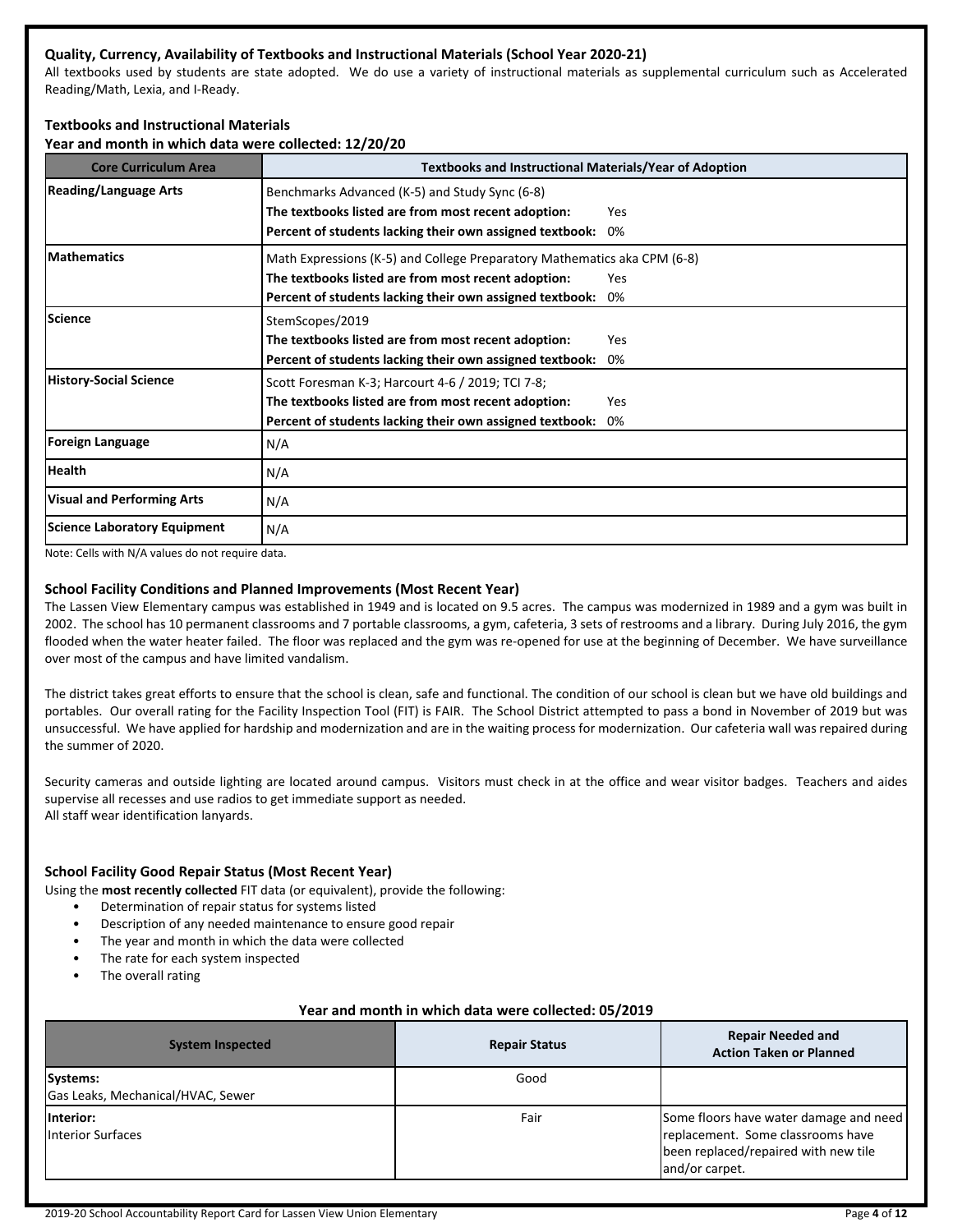| <b>System Inspected</b>                                              | <b>Repair Status</b> | <b>Repair Needed and</b><br><b>Action Taken or Planned</b>                                                                                                                                                                                                                                                                                   |
|----------------------------------------------------------------------|----------------------|----------------------------------------------------------------------------------------------------------------------------------------------------------------------------------------------------------------------------------------------------------------------------------------------------------------------------------------------|
| <b>Cleanliness:</b><br>Overall Cleanliness, Pest/ Vermin Infestation | Good                 |                                                                                                                                                                                                                                                                                                                                              |
| Electrical:<br>Electrical                                            | Good                 |                                                                                                                                                                                                                                                                                                                                              |
| <b>Restrooms/Fountains:</b><br>Restrooms, Sinks/ Fountains           | Poor                 | Bathrooms have no mechanical<br>ventilation, plumbing often fails, and<br>windows are failing.                                                                                                                                                                                                                                               |
|                                                                      |                      | Bathroom on primary side had sinks<br>lowered and refinished. The fountain<br>outside the restroom was fixed and<br>refinished.                                                                                                                                                                                                              |
|                                                                      |                      | Bathroom for middle school had some<br>major improvements in the summer of<br>2019. Ceiling tiles were replaced, painting<br>was completed, and toilets were<br>improved.                                                                                                                                                                    |
|                                                                      |                      | The district has been working with<br>Semingson Engineering to move toward<br>modernization and facility hardship in a<br>number of areas including restrooms.                                                                                                                                                                               |
| Safety:<br>Fire Safety, Hazardous Materials                          | Good                 |                                                                                                                                                                                                                                                                                                                                              |
| Structural:<br>Structural Damage, Roofs                              | Fair                 | The cafeteria wall facing the office needs<br>to be repaired due to termite damage.<br>We are currently in the process of<br>applying for facility hardship to get the<br>work completed.                                                                                                                                                    |
| External:<br>Playground/School Grounds, Windows/Doors/Gates/Fences   | Fair                 | Our windows are not dual pane and need<br>to be replaced. The playground border<br>around gravel areas was replaced last<br>summer. There are three doors that do<br>not close as well as they should and were<br>replaced during the winter break over<br>Christmas time.                                                                   |
| <b>Overall Rating</b>                                                | Fair                 | When one looks at the school, it appears<br>to be in great condition. However, there<br>are old buildings and portables that need<br>upgrading and replacement. The district<br>will have a Bond Measure on the March 3,<br>2020 ballot. In addition, the school is in<br>the process of applying for modernization<br>and new construction. |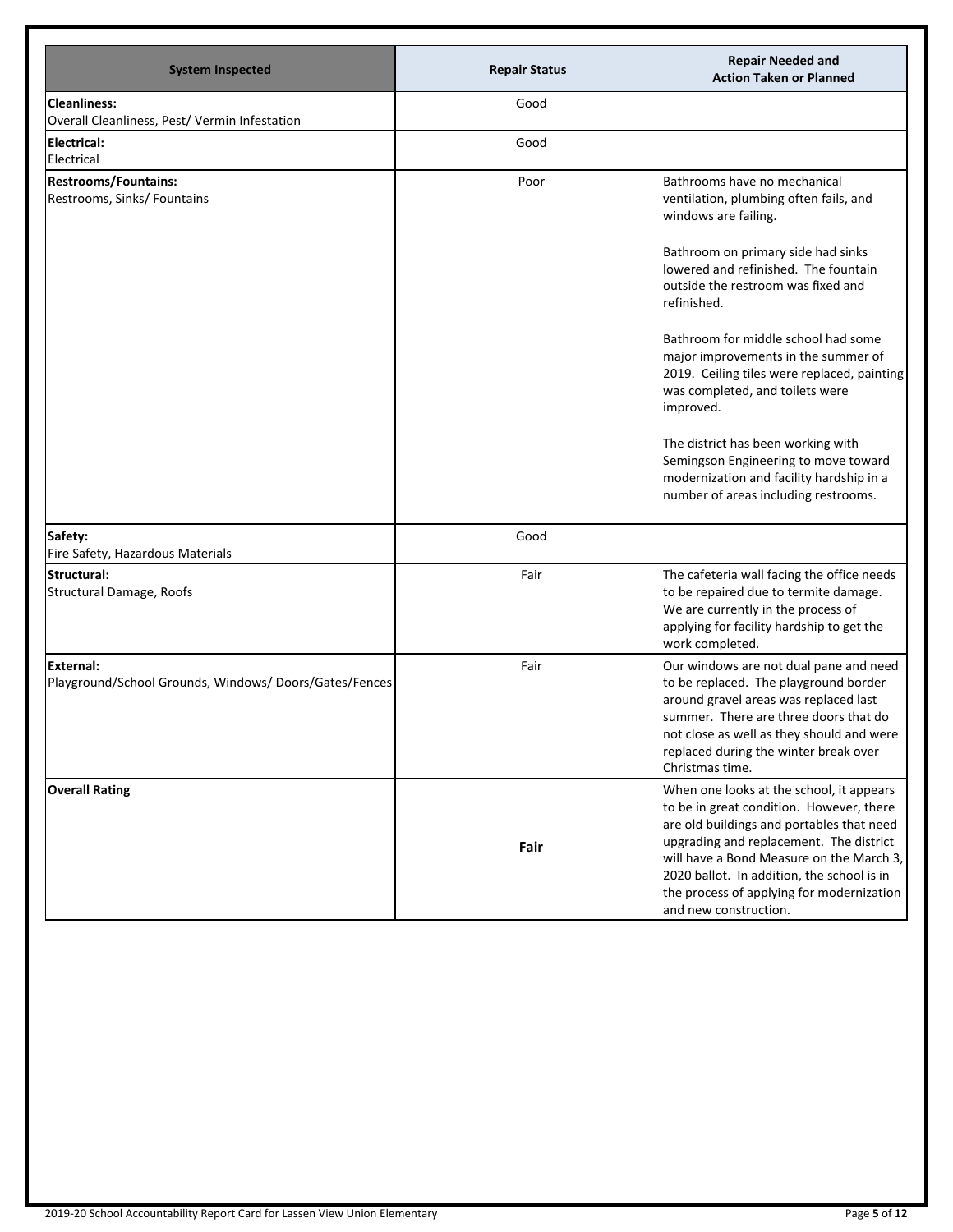# **B. Pupil Outcomes**

#### **State Priority: Pupil Achievement**

The SARC provides the following information relevant to the State priority: Pupil Achievement (Priority 4):

- **Statewide assessments** (i.e., California Assessment of Student Performance and Progress [CAASPP] System, which includes the Smarter Balanced Summative Assessments for students in the general education population and the California Alternate Assessments [CAAs] for English language arts/literacy [ELA] and mathematics given in grades three through eight and grade eleven. Only eligible students may participate in the administration of the CAAs. CAAs items are aligned with alternate achievement standards, which are linked with the Common Core State Standards [CCSS] for students with the most significant cognitive disabilities); and
- The percentage of students who have successfully completed courses that satisfy the requirements for entrance to the University of California and the California State University, or career technical education sequences or programs of study.

**CAASPP Test Results in ELA and Mathematics for All Students Grades Three through Eight and Grade Eleven Percentage of Students Meeting or Exceeding the State Standard**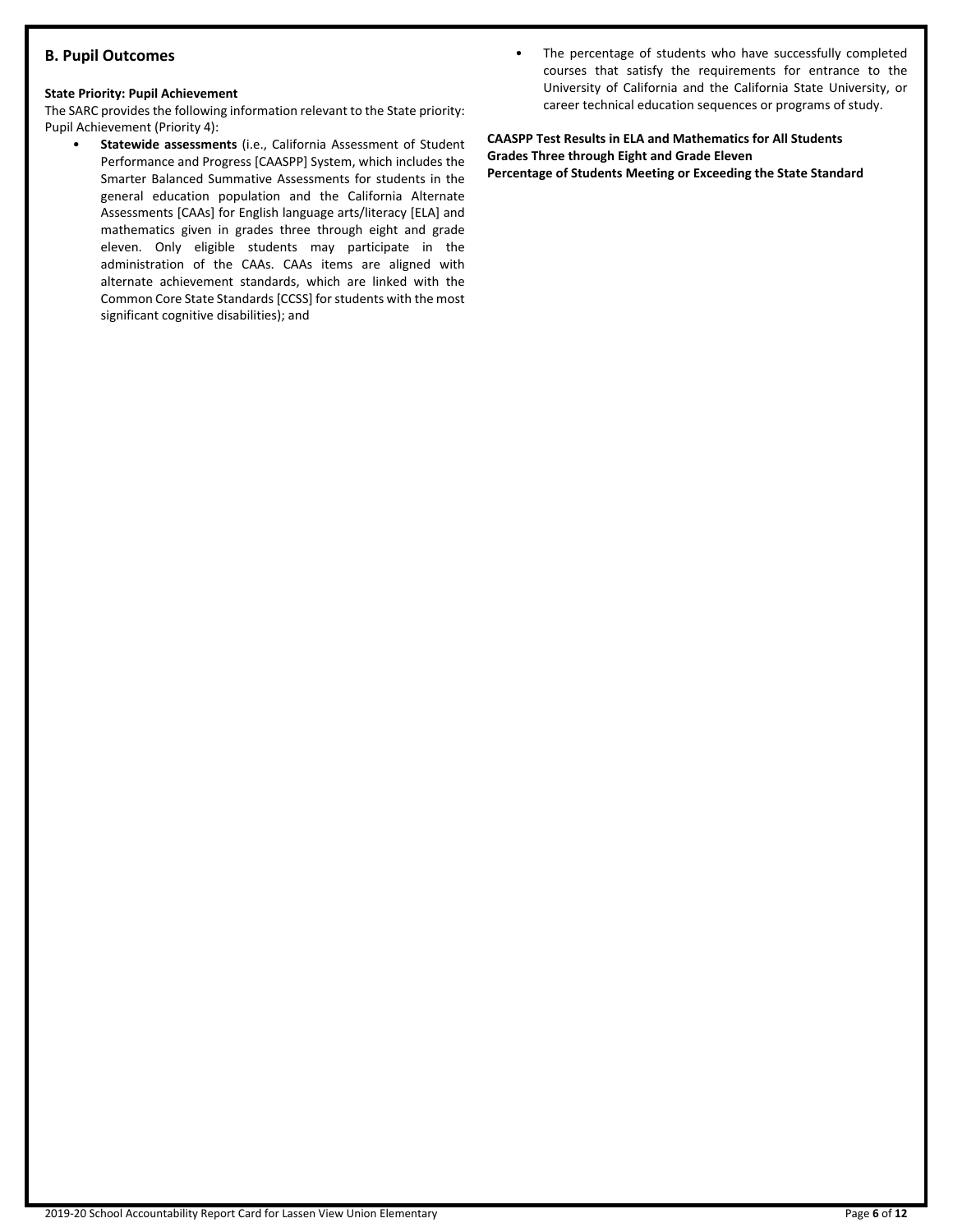| <b>Subject</b> | <b>School</b><br>18-19 | <b>School</b><br>19-20 | <b>District</b><br>18-19 | <b>District</b><br>19-20 | <b>State</b><br>18-19 | <b>State</b><br>19-20 |
|----------------|------------------------|------------------------|--------------------------|--------------------------|-----------------------|-----------------------|
| <b>ELA</b>     | 52                     | N/A                    | 52                       | N/A                      | 50                    | N/A                   |
| lMath          | 43                     | N/A                    | 43                       | N/A                      | 39                    | N/A                   |

Note: Cells with N/A values do not require data.

Note: The 2019-2020 data are not available. Due to the COVID-19 pandemic, Executive Order N-30-20 was issued which waived the requirement for statewide testing for the 2019-2020 school year.

Note: Percentages are not calculated when the number of students tested is ten or less, either because the number of students in this category is too small for statistical accuracy or to protect student privacy.

Note: ELA and mathematics test results include the Smarter Balanced Summative Assessment and the CAA. The "Percent Met or Exceeded" is calculated by taking the total number of students who met or exceeded the standard on the Smarter Balanced Summative Assessment plus the total number of students who met the standard (i.e., achieved Level 3-Alternate) on the CAAs divided by the total number of students who participated in both assessments.

**CAASPP Test Results in Science for All Students Grades Five, Eight, and High School Percentage of Students Meeting or Exceeding the State Standard**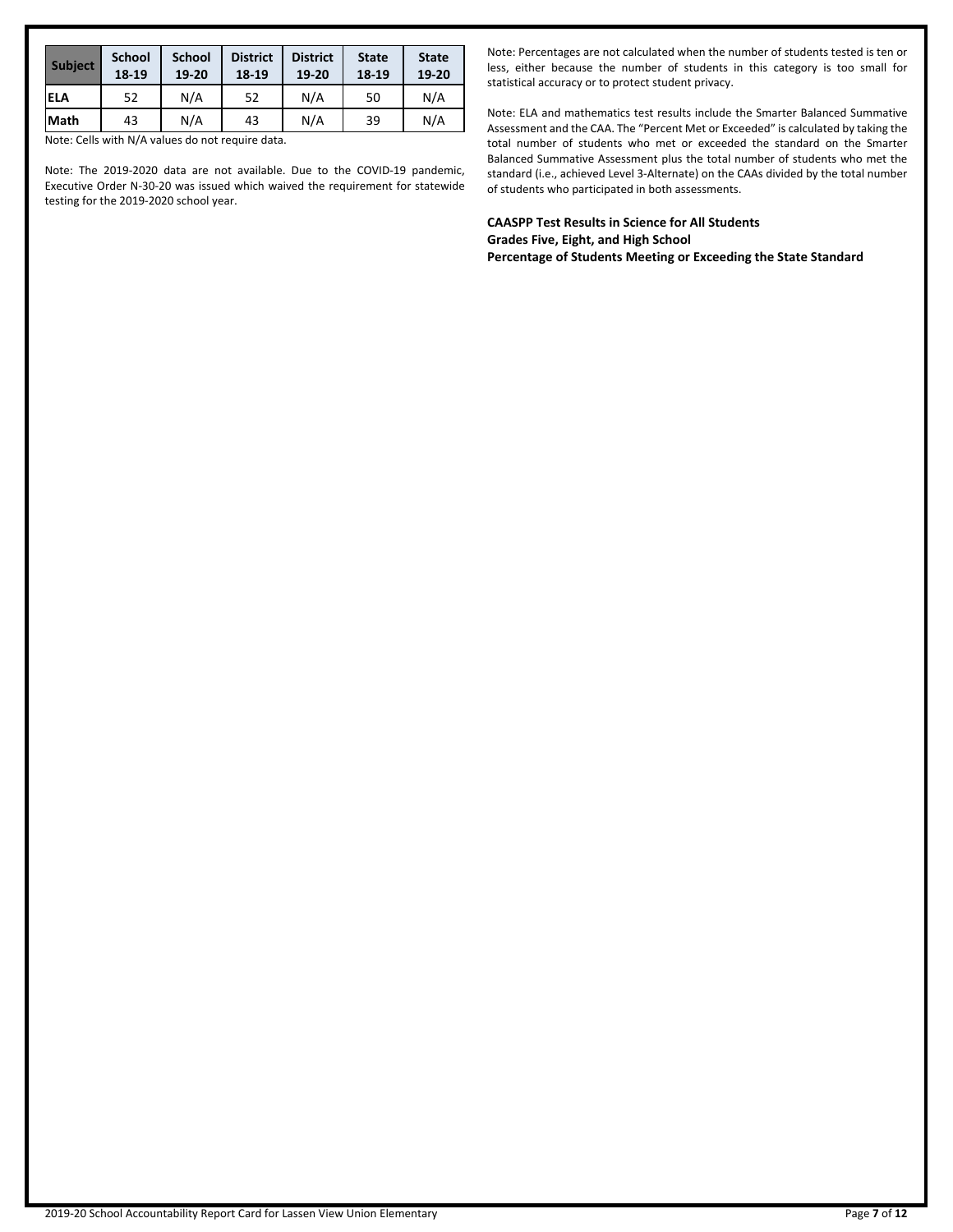| <b>Subject</b> | <b>School</b> | <b>School</b> | <b>District</b> | <b>District</b> | <b>State</b> | <b>State</b> |
|----------------|---------------|---------------|-----------------|-----------------|--------------|--------------|
|                | 18-19         | 19-20         | 18-19           | 19-20           | 18-19        | 19-20        |
| Science        |               | N/A           |                 | N/A             | 30           | N/A          |

Note: Cells with N/A values do not require data.

Note: The 2019-2020 data are not available. Due to the COVID-19 pandemic, Executive Order N-30-20 was issued which waived the requirement for statewide testing for the 2019-2020 school year.

Note: The new California Science Test (CAST) was first administered operationally in the 2018-2019 school year.

#### **State Priority: Other Pupil Outcomes**

The SARC provides the following information relevant to the State priority: Other Pupil Outcomes (Priority 8):

• Pupil outcomes in the subject areas of physical education.

#### **2019-20 Percent of Students Meeting Fitness Standards**

| Grade<br><b>Level</b> | 4 of 6 | 5 of 6 | 6 of 6 |
|-----------------------|--------|--------|--------|
|                       | N/A    | N/A    | N/A    |
|                       | N/A    | N/A    | N/A    |
| q                     | N/A    | N/A    | N/A    |

Note: Cells with N/A values do not require data.

Note: The 2019–2020 data are not available. Due to the COVID-19 pandemic, Executive Order N-56-20 was issued which waived the requirement to administer the physical fitness performance test for the 2019–2020 school year.

| <b>Student Group</b>                                 | <b>Total</b><br><b>Enrollment</b> | <b>Number</b><br><b>Tested</b> | Percent<br><b>Tested</b> | Percent<br><b>Not Tested</b> | Percent<br><b>Met or Exceeded</b> |
|------------------------------------------------------|-----------------------------------|--------------------------------|--------------------------|------------------------------|-----------------------------------|
| <b>All Students</b>                                  | N/A                               | N/A                            | N/A                      | N/A                          | N/A                               |
| Male                                                 | N/A                               | N/A                            | N/A                      | N/A                          | N/A                               |
| Female                                               | N/A                               | N/A                            | N/A                      | N/A                          | N/A                               |
| <b>Black or African American</b>                     | N/A                               | N/A                            | N/A                      | N/A                          | N/A                               |
| American Indian or Alaska Native                     | N/A                               | N/A                            | N/A                      | N/A                          | N/A                               |
| Asian                                                | N/A                               | N/A                            | N/A                      | N/A                          | N/A                               |
| <b>Filipino</b>                                      | N/A                               | N/A                            | N/A                      | N/A                          | N/A                               |
| <b>Hispanic or Latino</b>                            | N/A                               | N/A                            | N/A                      | N/A                          | N/A                               |
| Native Hawaiian or Pacific Islander                  | N/A                               | N/A                            | N/A                      | N/A                          | N/A                               |
| White                                                | N/A                               | N/A                            | N/A                      | N/A                          | N/A                               |
| <b>Two or More Races</b>                             | N/A                               | N/A                            | N/A                      | N/A                          | N/A                               |
| <b>Socioeconomically Disadvantaged</b>               | N/A                               | N/A                            | N/A                      | N/A                          | N/A                               |
| <b>English Learners</b>                              | N/A                               | N/A                            | N/A                      | N/A                          | N/A                               |
| <b>Students with Disabilities</b>                    | N/A                               | N/A                            | N/A                      | N/A                          | N/A                               |
| <b>Students Receiving Migrant Education Services</b> | N/A                               | N/A                            | N/A                      | N/A                          | N/A                               |
| <b>Foster Youth</b>                                  | N/A                               | N/A                            | N/A                      | N/A                          | N/A                               |
| <b>Homeless</b>                                      | N/A                               | N/A                            | N/A                      | N/A                          | N/A                               |

Note: Cells with N/A values do not require data.

Note: The 2019-2020 data are not available. Due to the COVID-19 pandemic, Executive Order N-30-20 was issued which waived the requirement for statewide testing for the 2019-2020 school year.

#### **CAASPP Test Results in Science by Student Group Grades Three through Eight and Grade Eleven (School Year 2019-2020)**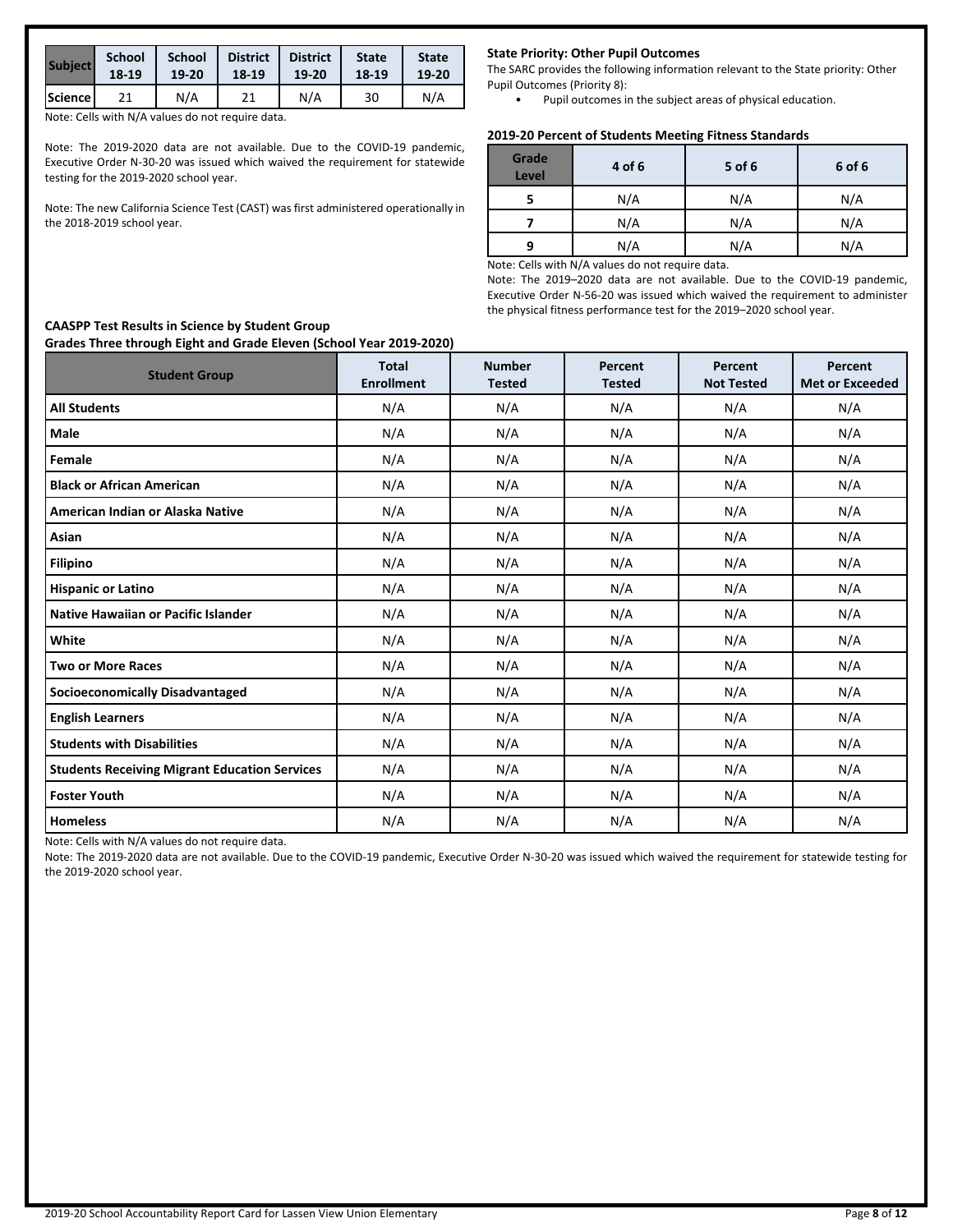| <b>CAASPP Test Results in ELA by Student Group</b><br>Grades Three through Eight and Grade Eleven (School Year 2019-2020) |                                   |                                |                          |                              |                                   |  |  |  |
|---------------------------------------------------------------------------------------------------------------------------|-----------------------------------|--------------------------------|--------------------------|------------------------------|-----------------------------------|--|--|--|
| <b>Student Group</b>                                                                                                      | <b>Total</b><br><b>Enrollment</b> | <b>Number</b><br><b>Tested</b> | Percent<br><b>Tested</b> | Percent<br><b>Not Tested</b> | Percent<br><b>Met or Exceeded</b> |  |  |  |
| <b>All Students</b>                                                                                                       | N/A                               | N/A                            | N/A                      | N/A                          | N/A                               |  |  |  |
| Male                                                                                                                      | N/A                               | N/A                            | N/A                      | N/A                          | N/A                               |  |  |  |
| Female                                                                                                                    | N/A                               | N/A                            | N/A                      | N/A                          | N/A                               |  |  |  |
| <b>Black or African American</b>                                                                                          | N/A                               | N/A                            | N/A                      | N/A                          | N/A                               |  |  |  |
| American Indian or Alaska Native                                                                                          | N/A                               | N/A                            | N/A                      | N/A                          | N/A                               |  |  |  |
| Asian                                                                                                                     | N/A                               | N/A                            | N/A                      | N/A                          | N/A                               |  |  |  |
| <b>Filipino</b>                                                                                                           | N/A                               | N/A                            | N/A                      | N/A                          | N/A                               |  |  |  |
| <b>Hispanic or Latino</b>                                                                                                 | N/A                               | N/A                            | N/A                      | N/A                          | N/A                               |  |  |  |
| Native Hawaiian or Pacific Islander                                                                                       | N/A                               | N/A                            | N/A                      | N/A                          | N/A                               |  |  |  |
| White                                                                                                                     | N/A                               | N/A                            | N/A                      | N/A                          | N/A                               |  |  |  |
| <b>Two or More Races</b>                                                                                                  | N/A                               | N/A                            | N/A                      | N/A                          | N/A                               |  |  |  |
| <b>Socioeconomically Disadvantaged</b>                                                                                    | N/A                               | N/A                            | N/A                      | N/A                          | N/A                               |  |  |  |
| <b>English Learners</b>                                                                                                   | N/A                               | N/A                            | N/A                      | N/A                          | N/A                               |  |  |  |
| <b>Students with Disabilities</b>                                                                                         | N/A                               | N/A                            | N/A                      | N/A                          | N/A                               |  |  |  |
| <b>Students Receiving Migrant Education Services</b>                                                                      | N/A                               | N/A                            | N/A                      | N/A                          | N/A                               |  |  |  |
| <b>Foster Youth</b>                                                                                                       | N/A                               | N/A                            | N/A                      | N/A                          | N/A                               |  |  |  |
| <b>Homeless</b>                                                                                                           | N/A                               | N/A                            | N/A                      | N/A                          | N/A                               |  |  |  |

Note: Cells with N/A values do not require data.

Note: The 2019-2020 data are not available. Due to the COVID-19 pandemic, Executive Order N-30-20 was issued which waived the requirement for statewide testing for the 2019-2020 school year.

#### **CAASPP Test Results in Mathematics by Student Group Grades Three through Eight and Grade Eleven (School Year 2019-2020)**

| <b>Student Group</b>                                 | <b>Total</b><br><b>Enrollment</b> | <b>Number</b><br><b>Tested</b> | Percent<br><b>Tested</b> | Percent<br><b>Not Tested</b> | Percent<br><b>Met or Exceeded</b> |
|------------------------------------------------------|-----------------------------------|--------------------------------|--------------------------|------------------------------|-----------------------------------|
| <b>All Students</b>                                  | N/A                               | N/A                            | N/A                      | N/A                          | N/A                               |
| <b>Male</b>                                          | N/A                               | N/A                            | N/A                      | N/A                          | N/A                               |
| Female                                               | N/A                               | N/A                            | N/A                      | N/A                          | N/A                               |
| <b>Black or African American</b>                     | N/A                               | N/A                            | N/A                      | N/A                          | N/A                               |
| American Indian or Alaska Native                     | N/A                               | N/A                            | N/A                      | N/A                          | N/A                               |
| Asian                                                | N/A                               | N/A                            | N/A                      | N/A                          | N/A                               |
| <b>Filipino</b>                                      | N/A                               | N/A                            | N/A                      | N/A                          | N/A                               |
| <b>Hispanic or Latino</b>                            | N/A                               | N/A                            | N/A                      | N/A                          | N/A                               |
| <b>Native Hawaiian or Pacific Islander</b>           | N/A                               | N/A                            | N/A                      | N/A                          | N/A                               |
| White                                                | N/A                               | N/A                            | N/A                      | N/A                          | N/A                               |
| <b>Two or More Races</b>                             | N/A                               | N/A                            | N/A                      | N/A                          | N/A                               |
| <b>Socioeconomically Disadvantaged</b>               | N/A                               | N/A                            | N/A                      | N/A                          | N/A                               |
| <b>English Learners</b>                              | N/A                               | N/A                            | N/A                      | N/A                          | N/A                               |
| <b>Students with Disabilities</b>                    | N/A                               | N/A                            | N/A                      | N/A                          | N/A                               |
| <b>Students Receiving Migrant Education Services</b> | N/A                               | N/A                            | N/A                      | N/A                          | N/A                               |
| <b>Foster Youth</b>                                  | N/A                               | N/A                            | N/A                      | N/A                          | N/A                               |
| <b>Homeless</b>                                      | N/A                               | N/A                            | N/A                      | N/A                          | N/A                               |

Note: Cells with N/A values do not require data.

Note: The 2019-2020 data are not available. Due to the COVID-19 pandemic, Executive Order N-30-20 was issued which waived the requirement for statewide testing for the 2019-2020 school year.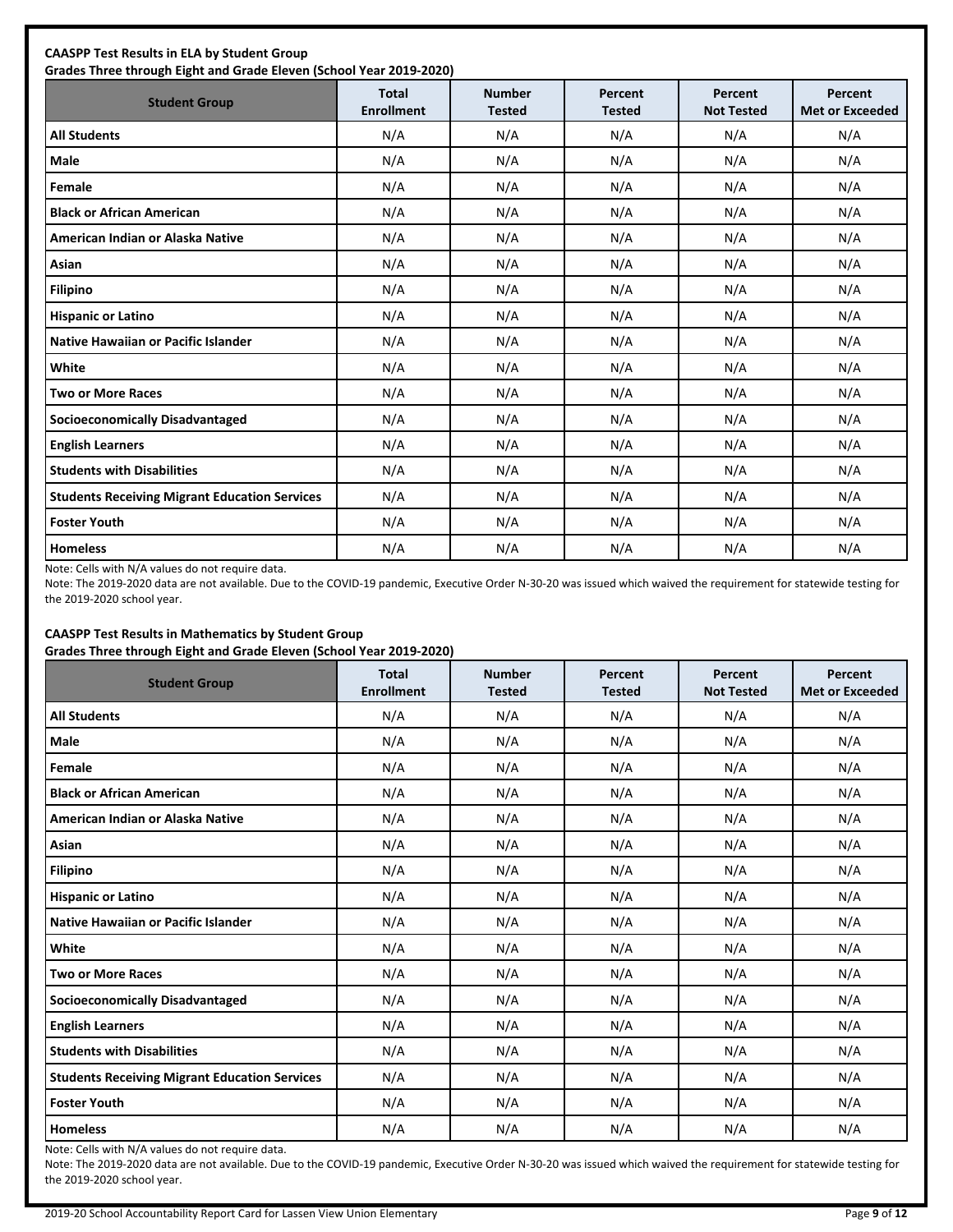# **C. Engagement**

#### **State Priority: Parental Involvement**

The SARC provides the following information relevant to the State priority: Parental Involvement (Priority 3):

• Efforts the school district makes to seek parent input in making decisions for the school district and each school site

#### **Opportunities for Parental Involvement (School Year 2020-21)**

Parents are viewed as the most important person in a child's life and are strongly encouraged to participate in their child's school education. Lassen View believes that the most important parent involvement occurs at home. This is done by setting the belief that school success is important. In addition, parents can help by setting up a place and time for consistent homework support. There are also many opportunities for parents to become involved at Lassen View. Some examplesinclude: School Site Council, Parent Booster Club, classroom volunteering, attendance at award ceremonies and assemblies, school board meetings, musical programs, and sporting events. There are two times during the school year when Parent Conferences occur. Parents are kept up-to-date with their child's progress and school events through the use of an all-call phone system and Remind 101.

#### **State Priority: School Climate**

The SARC provides the following information relevant to the State priority: School Climate (Priority 6):

- Pupil suspension rates;
- Pupil expulsion rates; and
- Other local measures on the sense of safety.

#### **School Safety Plan (School Year 2020-2021)**

The school safety plan is reviewed yearly by the School Site Council and approved by the Board of Trustees Students and staff participate in monthly drills for safety, including fire, earthquake, tornado, and Code Red drills. Staff can be identified by pictured school lanyards. Visitors have to sign in at the main office. In case of an emergency in which parents need to be notified, we would use our All Call system for expediency. The school added a PA system that can be heard on all parts of our campus.

#### **Suspensions and Expulsions**

**(data collected between July through June, each full school year respectively)**

| Rate               | <b>School</b><br>2017-18 | <b>School</b><br>2018-19 | <b>District</b><br>2017-18 | <b>District</b><br>2018-19 | <b>State</b><br>2017-18 | <b>State</b><br>2018-19 |
|--------------------|--------------------------|--------------------------|----------------------------|----------------------------|-------------------------|-------------------------|
| <b>Suspensions</b> | 4.2                      | 2.4                      | 4.2                        | 2.4                        | 3.5                     | 3.5                     |
| <b>Expulsions</b>  | 0.0                      | 0.0                      | 0.0                        | 0.0                        | 0.1                     | 0.1                     |

#### **Suspensions and Expulsions for School Year 2019-2020 Only**

**(data collected between July through February, partial school year due to the COVID-19 pandemic)**

| Rate               | School<br>2019-20 | <b>District</b><br>2019-20 | <b>State</b><br>2019-20 |
|--------------------|-------------------|----------------------------|-------------------------|
| <b>Suspensions</b> | 2.1               | 4.1                        | 4.1                     |
| <b>Expulsions</b>  |                   |                            | U.I                     |

Note: The 2019-2020 suspensions and expulsions rate data are not comparable to prior year data because the 2019-2020 school year is a partial school year due to the COVID-19 crisis. As such, it would be inappropriate to make any comparisons in rates of suspensions and expulsions in the 2019-2020 school year compared to prior years.

#### **D. Other SARC Information**

The information in this section is required to be in the SARC but is not included in the state priorities for LCFF.

#### **Ratio of Pupils to Academic Counselor (School Year 2019-2020)**

| Ratio |
|-------|
|       |

\*One full time equivalent (FTE) equals one staff member working full time; one FTE could also represent two staff members who each work 50 percent of full time.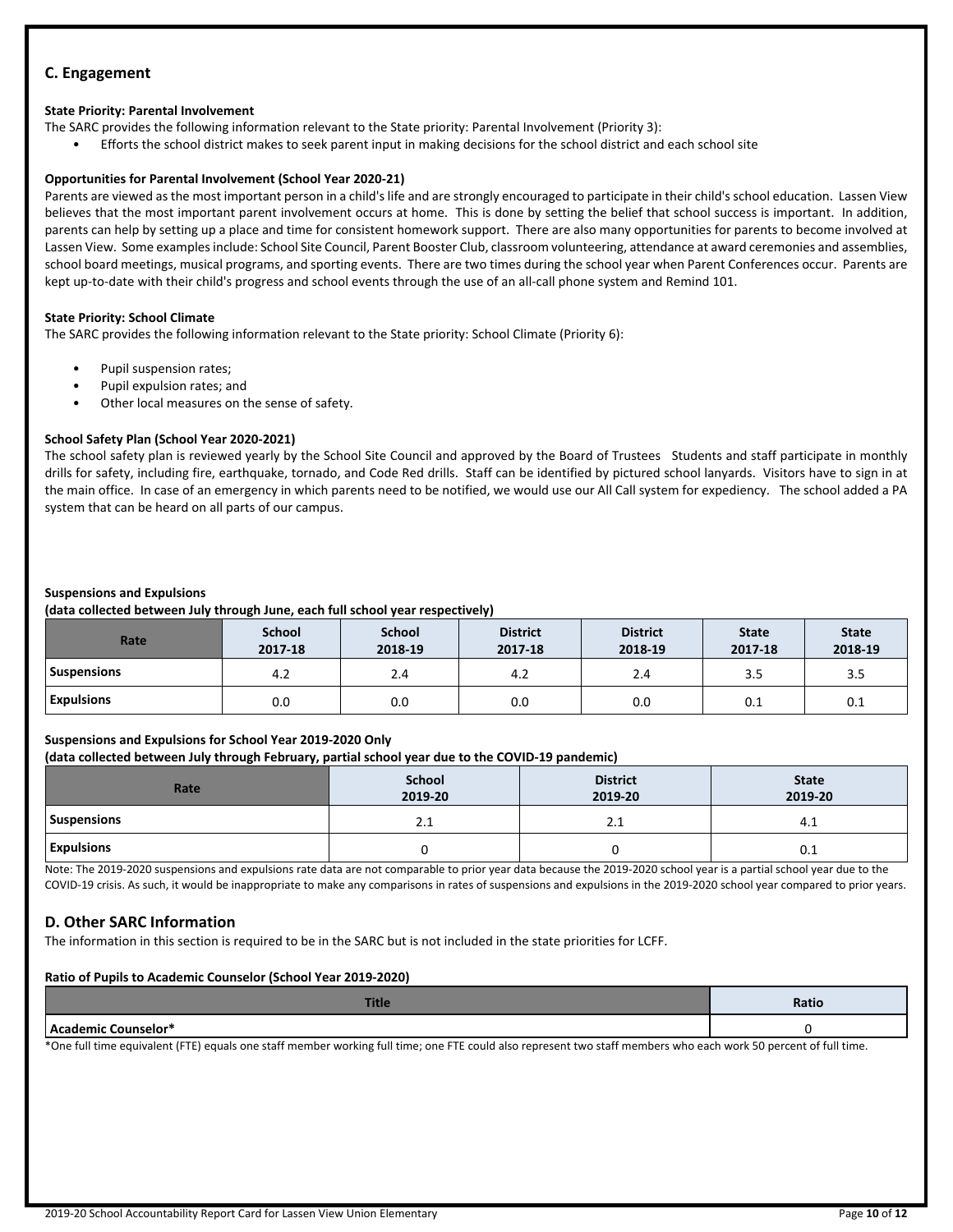| <b>Title</b>                                        | <b>Number of Full-Time Equivalent</b><br>(FTE) |
|-----------------------------------------------------|------------------------------------------------|
| Counselor (Social/Behavioral or Career Development) | .6                                             |
| Library Media Teacher (Librarian)                   |                                                |
| Library Media Services Staff (Paraprofessional)     | .4                                             |
| Psychologist                                        | Pay for service                                |
| Social Worker                                       |                                                |
| Nurse                                               |                                                |
| Speech/Language/Hearing Specialist                  | Pay for service                                |
| <b>Resource Specialist (non-teaching)</b>           |                                                |
| Other                                               |                                                |

\*One Full Time Equivalent (FTE) equals one staff member working full time; one FTE could also represent two staff members who each work 50 percent of full time.

#### **Average Class Size and Class Size Distribution (Elementary)**

| Grade<br>Level | 2017-18<br>Average<br><b>Class</b><br><b>Size</b> | 2017-18<br># of<br>Classes*<br><b>Size</b><br>$1 - 20$ | 2017-18<br># of<br>Classes*<br><b>Size</b><br>$21 - 32$ | <u>.,</u><br>2017-18<br># of<br>Classes*<br><b>Size</b><br>$33+$ | 2018-19<br>Average<br><b>Class</b><br><b>Size</b> | 2018-19<br># of<br>Classes*<br><b>Size</b><br>$1 - 20$ | 2018-19<br># of<br>Classes*<br><b>Size</b><br>$21 - 32$ | 2018-19<br># of<br>Classes*<br><b>Size</b><br>$33+$ | 2019-20<br>Average<br><b>Class</b><br><b>Size</b> | 2019-20<br># of<br>Classes*<br><b>Size</b><br>$1 - 20$ | 2019-20<br># of<br>Classes*<br><b>Size</b><br>21-32 | 2019-20<br># of<br>Classes*<br><b>Size</b><br>$33+$ |
|----------------|---------------------------------------------------|--------------------------------------------------------|---------------------------------------------------------|------------------------------------------------------------------|---------------------------------------------------|--------------------------------------------------------|---------------------------------------------------------|-----------------------------------------------------|---------------------------------------------------|--------------------------------------------------------|-----------------------------------------------------|-----------------------------------------------------|
| К              | 19                                                | $\overline{2}$                                         |                                                         |                                                                  | 22                                                |                                                        | $\overline{2}$                                          |                                                     | 25                                                |                                                        | $\overline{2}$                                      |                                                     |
| 1              | 23                                                |                                                        | 1                                                       |                                                                  | 21                                                |                                                        | $\mathbf{1}$                                            |                                                     | 25                                                |                                                        | 1                                                   |                                                     |
| $\overline{2}$ | 22                                                |                                                        | $\overline{2}$                                          |                                                                  | 21                                                | 1                                                      | $\mathbf{1}$                                            |                                                     | 23                                                |                                                        | 1                                                   |                                                     |
| 3              | 25                                                |                                                        | $\mathbf{1}$                                            |                                                                  | 20                                                | $\mathbf{1}$                                           | $\mathbf{1}$                                            |                                                     |                                                   |                                                        | $\mathbf{1}$                                        |                                                     |
| 4              | 27                                                |                                                        | $\overline{2}$                                          |                                                                  | 33                                                |                                                        |                                                         | 1                                                   | 32                                                |                                                        |                                                     | $\mathbf{1}$                                        |
| 5              | 30                                                |                                                        | 1                                                       |                                                                  | 27                                                |                                                        | $\overline{2}$                                          |                                                     | 34                                                |                                                        |                                                     | $\mathbf{1}$                                        |
| 6              | 28                                                |                                                        | $\mathbf{1}$                                            |                                                                  | 32                                                |                                                        | 1                                                       |                                                     | 30                                                |                                                        | 1                                                   |                                                     |
| Other**        |                                                   |                                                        |                                                         |                                                                  |                                                   |                                                        |                                                         |                                                     | 25                                                |                                                        | 4                                                   |                                                     |

\*Number of classes indicates how many classes fall into each size category (a range of total students per class).

\*\* "Other" category is for multi-grade level classes.

#### **Professional Development (Most Recent Three Years)**

| Measure                                                                         | 2018-19 | 2019-20 | 2020-21 |
|---------------------------------------------------------------------------------|---------|---------|---------|
| Number of school days dedicated to Staff Development and Continuous Improvement |         |         |         |

Professional development is focused around the 5 staff development days and minimum Wednesdays. Due to COVID, we increased the number of minimum days to every Wednesday as opposed to the first and third Wednesdays of the month. We also had to delay school at the beginning of the year to ensure our school had all safety measures in place. During those 5 professional development days, teachers had time to prepare for Distance Learning. During the 19-20 school year, our focus of PD was based around social-emotional curriculum and support. Minimum days this year allow our staff time to prepare for the students on their class list who are on Independent Study due to COVID.